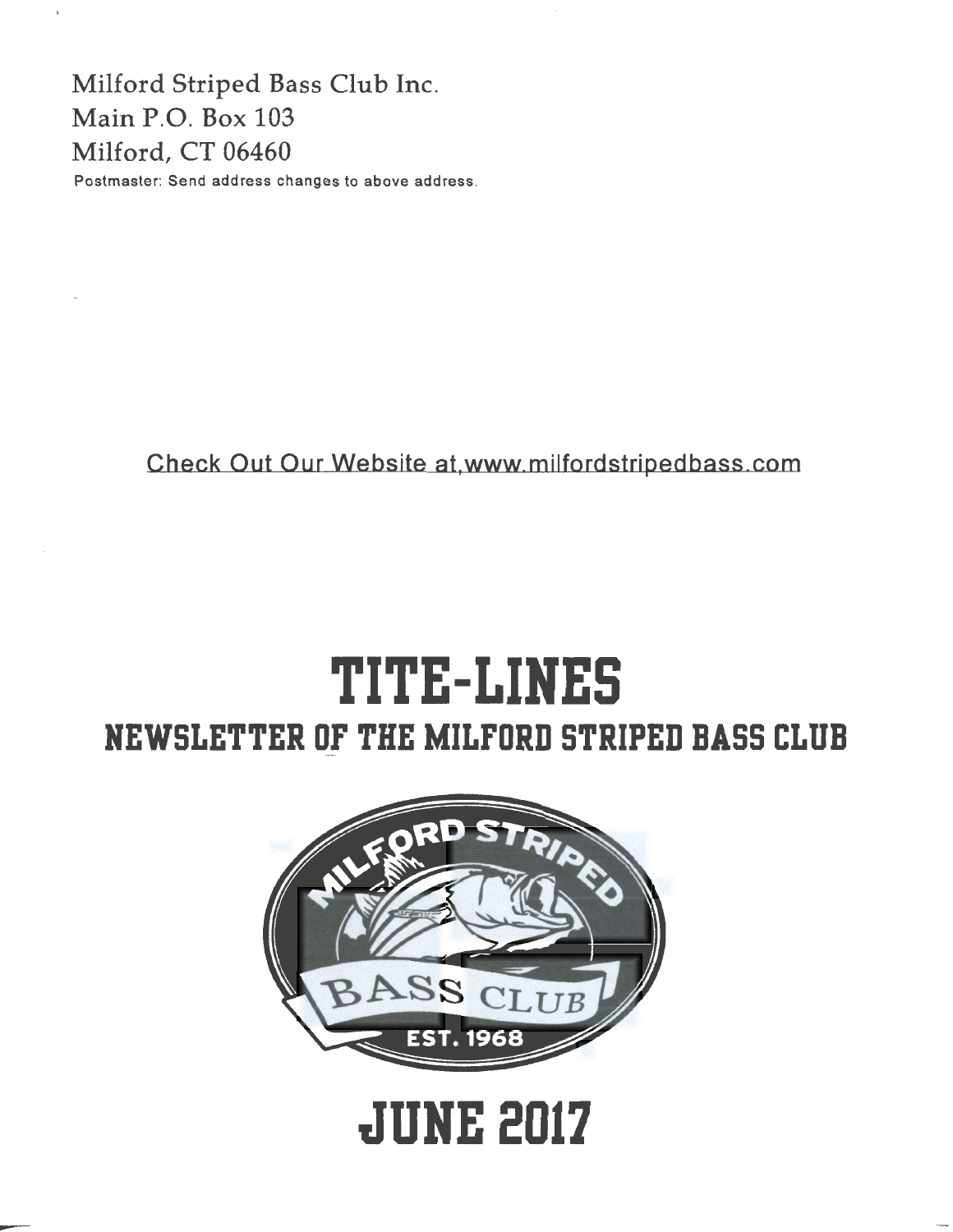# General Meeting

This month's general meeting will be held at 7:30 PM, June 28th, 2017 at the American

legion Hall, Merwin Ave., Woodmont, CT. The MSBC TITE-LINES Published 11 times a year by the Milford Striped Bass Club. P.O. Box 103, Milford, CT 06460 All communications concerning The MSBC TITE-LINES should be addressed to: The MSBC TITE-LINES P.O. Box 103, Milford, CT 06460 Responsibility for contents of articles, papers, abstracts, etc. published herein rests entirely on the authors, not on the editor. Postmaster: Send Address change to the MSBC TITE-LINES, c/o MEMBERSHIP, P.O. Box 103, Milford, CT 06460 CLUB OFFICERS FOR 2013 President... ... Jim Pritchard 1st VP ...... Rob Jadach 2ndVP......... Fred Chyssikos Treasurer....Johnny Belinda Recording Secretary..Lynn Pritchard Corresponding Secretary and Tite-Lines Editor, Harry Novak Photographer.......Jessie Henman Fish Committee ... Graham Lapham, Brian Thornhill, Michael Lapuglla and Chris Powers Trout Derby ... ... .. Shawn and Jen Lalond Elected Board Members ... John Nangle, Jack Wallace, and Miguel Morales Interclub Reps. Paul Gluhanich and Jim Pritchard

It's Your Newsletter! Remember to give Harry Novak a call if you have something to put in the "Tite-Lines".

203-261-4361 or harryn321 @charter net I am trying to get the news letter out via e-mail and would like to get your current e-mail addresses .

#### Upcoming Events

1.General Meeting, May 31th, 2017, 7:30 PM, at the American Legion Hall, Merwin Av. Woodmont, CT



Salmon & Halibut Fishing in Southeast Alaska PO Box 662, Douglas. MA 01516 PO Box 1669, Petersburg, AK 99833 Call Us @ 1-800-352-4522 Email: frank@islandpointlodge.com





25 Smith Avenue Niantic, CT 06357 Phone: (860) 739-7419 Fax: (860) 739-9208



Rotary Club of Devon PO Box 421 Milford CT 06460

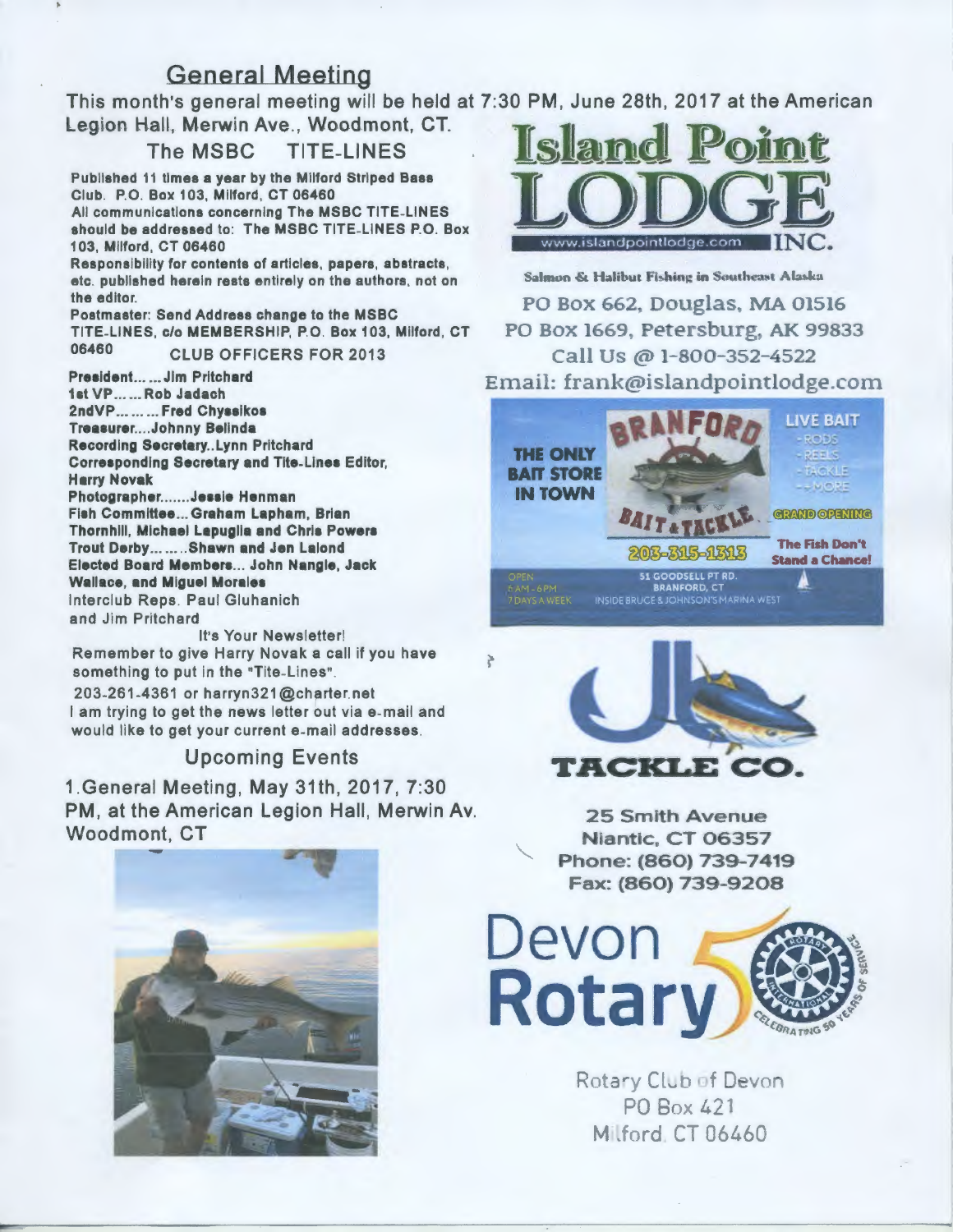# President's Letter

Well its finally here and happening. Fishing is on! The striper action has been very good with many members catching some big fish consistently. Fluke have moved in and the fish are above average and in decent numbers. It takes some work but most have been limiting out with their catches. Sea bass are starting to show up as well as porgies. Weak fish are being caught as well. Looks like it's going to be a great year. Not to mention there are bluefish in the mix also. Get out and wet some lines. it will be worth the trip!

Along with the local fishing action we have upcoming events. The club charter trip has been set up for July 15th. The trip will again be aboard the Blackhawk. The cost for the trip will be \$120.00 which includes the charter fee. the Calcutta. and this year will also include a special trip t shirt. The boat will be limited this year to 50 people. Please contact Graham or Brian to reserve your spot.

Also coming up is our annual picnic. It will be held on August 19th at Paul's house. It will again be catered by David Grant. As you all know the food is excellent and abundant. You surely won't want to miss it.

The next big event we need to gear up for is the lnterclub tournament. It is very import to get your crews together asap. The sign up for those wishing to receive t shirts and hats is July 19th. This is a hard date. The last possible day to sign up is August 9th.PLEASE get together now as we need to be prepared and have our paperwork and payment in on these dates

Please attend this month's general meeting. We need to have these events planned, have sign ups, and be ahead of the curve on these events. Our monthly meeting raffle has some nice high-end items lately as well. Jen Lalond also has the updated clothing list and pricing and will be taking orders.

I look forward to seeing you all there and in the meantime, get out and enjoy the good fishing that we are experiencing! Thanks again to you ALL for your membership and making OUR club the bestl

FISH ONI Jim

' ""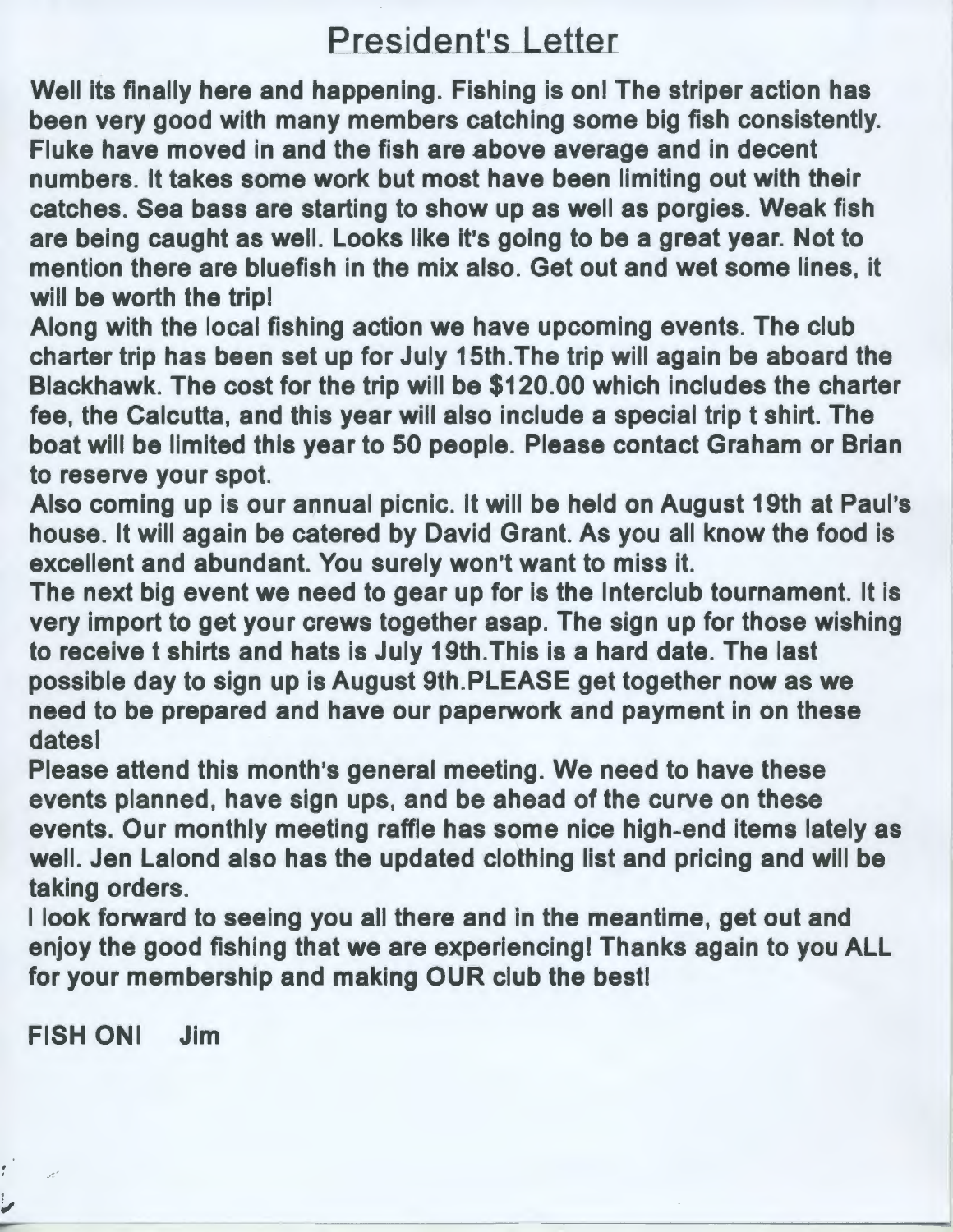

**Black Hawk II** PO Box 46 Niantic, CT 06357

860-448-3662

\*\*\*\*

800-382-2824

BlackHawkFishing@gmail.com



WATER ACCESS TO THE SHOP FROM OUR PRIVATE SLIP ON THE HOUSATOMO RIVER

**SALT & FRESHWATER FISHING SUPPLIES** RODS . REELS . BAIT . TACKLE . ICE . LINE



KREENWING WEBCESCH BUSINESS CARS BANGRS

www.byobprintanddesign.com



### 354 New Haven Ave Unit #5 Milford.CT 06460



nome suaging specialist<br>Office: 203.929.6388 • Cell: 203.520.5690 Fax: 203.929.3100 victor.yanosy@raveis.com Website: raveis.com/Victoryanosy 2 Huntington Street Huntington, CT 06484

## ravels.com<br>"The Best Website in Real Estate" 300,000+ MLS listings updated daily . Follow us an our blog - blog.raveis.co

WILLIAM RAVEIS **REAL ESTATE . MORTGAGE . INSURANCE** 

> **Victor Yanosy REALTOR\***

INTEGRITY . SERVICE . EXPERIENCE

**Stratford Bait & Tackle** 1076% Stratford Avenue Stratford, CT 06615  $(203)$  377-8091





**Balt & Tackle Custom Rods** Specializing in Saltwater Fly Fishing Fresh & Saltwater Fly Tying Materials



Dulin Automotive, Inc. **79 Bridgeport Ave** Milford, CT 06460 203-877-8114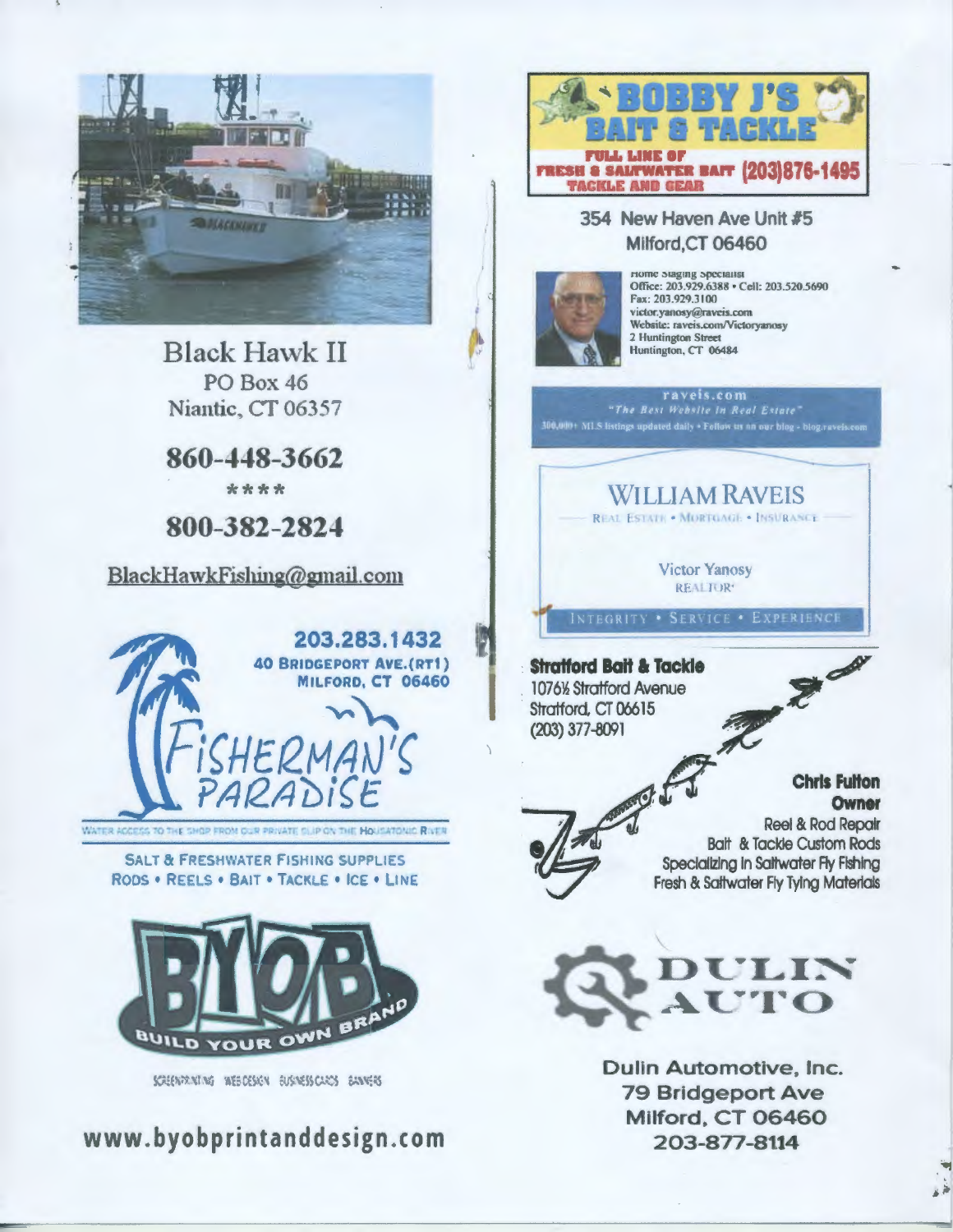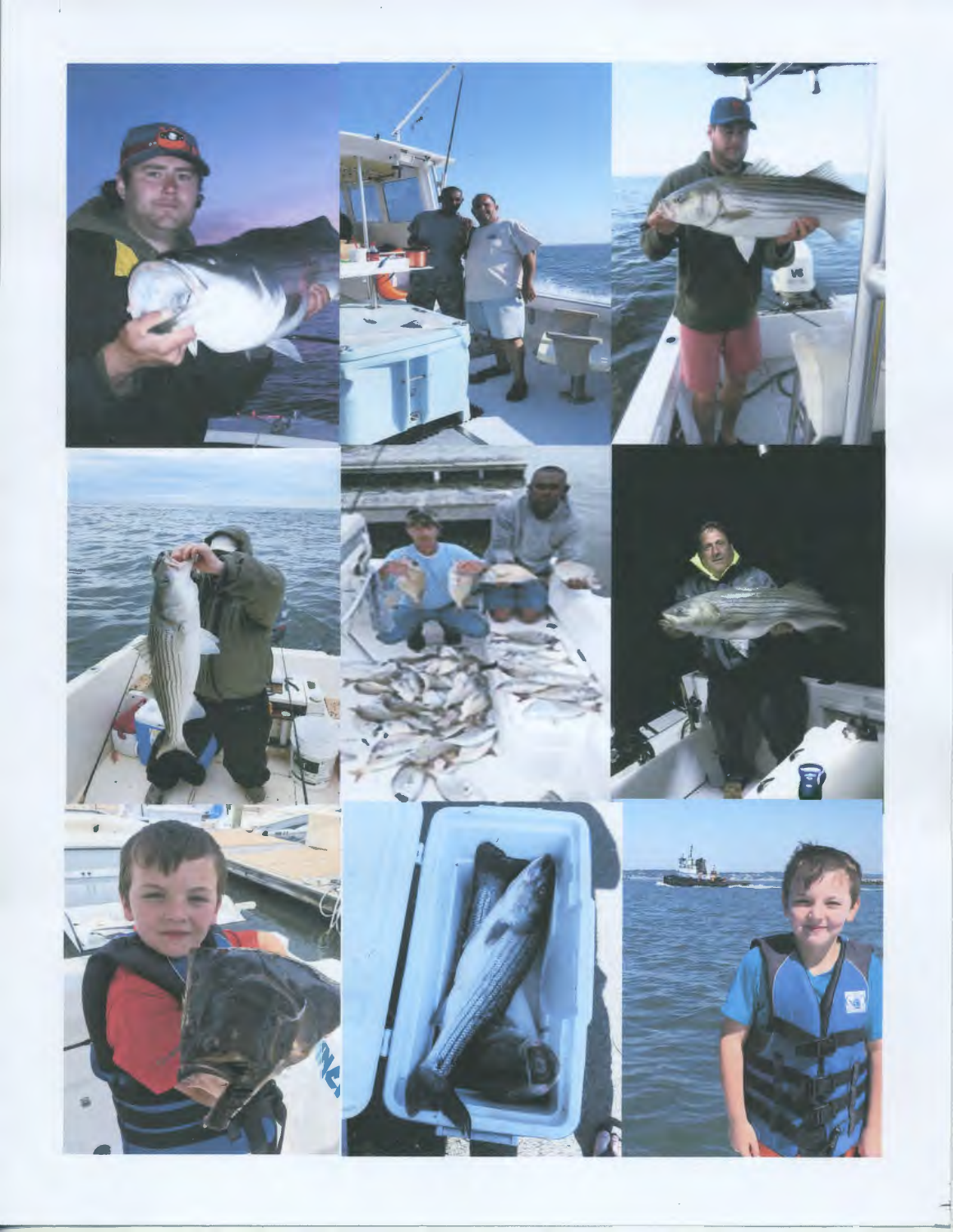